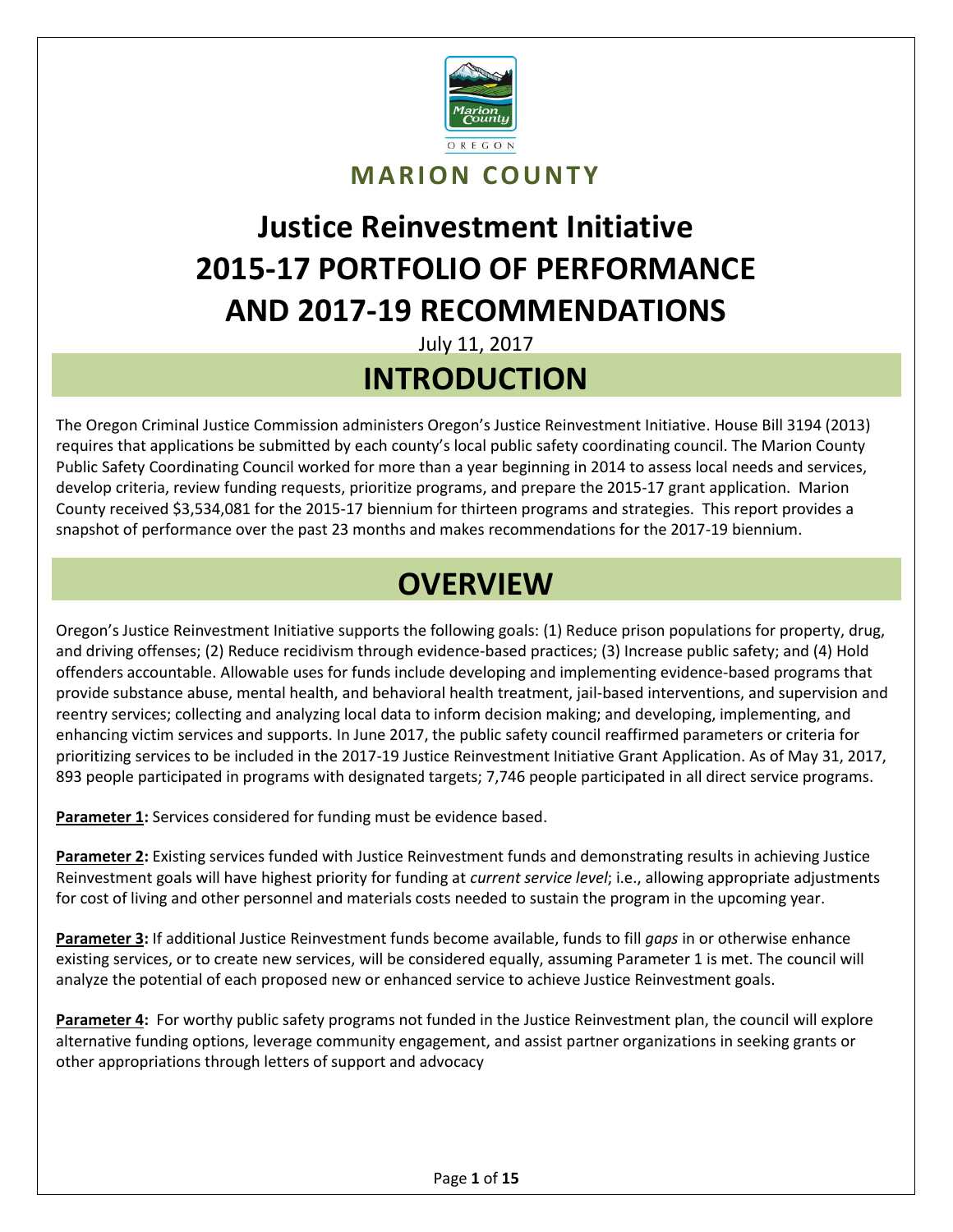#### **2015-2017 SUMMARY and 2017-2019 PROPOSED ALLOCATIONS**

|                         | Program/Service                                              | 2015-17<br><b>Target</b><br><b>Numbers</b><br>of Clients | <b>Client</b><br><b>Numbers</b><br>through<br>5/31/17<br>(23)<br>months) | 2015-17<br>Approved<br><b>Allocation</b> | 2015-17<br>Projected<br><b>Expenditures</b> | 2015-17<br>Projected<br><b>Unspent</b><br><b>Funds</b> | 2017-19<br>Proposed<br><b>Allocation</b> |
|-------------------------|--------------------------------------------------------------|----------------------------------------------------------|--------------------------------------------------------------------------|------------------------------------------|---------------------------------------------|--------------------------------------------------------|------------------------------------------|
| $\mathbf{1}$            | SB 416 Prison<br>Diversion Program                           | 120                                                      | 187                                                                      | \$1,272,140                              | \$1,272,140                                 | \$0                                                    | \$1,428,408                              |
| $\overline{2}$          | Jail Reentry<br>Program                                      | 60                                                       | 65                                                                       | \$476,376                                | \$476,376                                   | \$0                                                    | \$527,329                                |
| 3                       | <b>Marion County</b><br><b>Adult Drug Court</b>              | Not<br>specified                                         | 86                                                                       | \$40,000                                 | \$40,000                                    | \$0                                                    | \$20,000                                 |
| $\overline{\mathbf{4}}$ | Link Up                                                      | 140                                                      | 184                                                                      | \$223,822                                | \$223,822                                   | \$0                                                    | \$431,004                                |
| 5                       | SOAR                                                         | 140                                                      | 165                                                                      | \$461,646                                | \$461,646                                   | \$0                                                    | \$513,842                                |
| 6                       | De Muniz<br><b>Resource Center</b>                           | Not<br>specified                                         | 2,388                                                                    | \$100,686                                | \$100,686                                   | \$0                                                    | \$200,000                                |
| $\overline{7}$          | Transition<br>Services/Housing                               | Not<br>specified                                         | 196                                                                      | \$126,171                                | \$116,171                                   | \$10,000                                               | \$68,085                                 |
| 8                       | Substance Abuse<br>Treatment                                 | Not<br>specified                                         | 593                                                                      | \$228,000                                | \$228,000                                   | \$0                                                    | \$253,400                                |
| 9                       | <b>Family Support</b><br>Program                             | 80                                                       | 27                                                                       | \$42,060                                 | \$29,793                                    | \$12,268                                               | \$0                                      |
| 10                      | Victim Assistance -<br><b>Bilingual Services</b>             | 300                                                      | 266                                                                      | \$100,000                                | \$87,500                                    | \$12,500                                               | \$50,000                                 |
| 11                      | <b>Victim Services</b><br>(required 10%)                     | Not<br>specified                                         | 3,590                                                                    | \$353,408                                | \$273,178                                   | \$80,230                                               | \$345,640                                |
|                         | Data System<br>Upgrade                                       | N/A                                                      | N/A                                                                      | \$3,750                                  | \$3,750                                     | \$0                                                    | \$0                                      |
|                         | Statewide<br>Evaluation<br>(required 3%)                     | N/A                                                      | N/A                                                                      | \$106,022                                | \$106,022                                   | \$0                                                    | \$118,692                                |
|                         |                                                              |                                                          |                                                                          | \$3,534,081                              | \$3,419,084                                 | \$114,998                                              | \$3,956,400                              |
|                         | 6 programs with<br>projected<br>numbers<br>11 direct service | 840                                                      | 893<br>7,746                                                             |                                          |                                             |                                                        |                                          |
|                         | programs                                                     |                                                          |                                                                          |                                          |                                             |                                                        |                                          |

The following charts illustrate how Marion County's strategies have achieved Oregon's goals for Justice Reinvestment. In 2014-15, Marion County's prison utilization for non-violent drug and property crimes not only exceeded its baseline numbers, but also exceeded total numbers compared with all Metro counties. In 2017, Marion County leads the state in its distance from the baseline. This report summarizes each Justice Reinvestment Initiative program or strategy, provides data and analysis, and makes recommendations for future funding. The estimated appropriation for the 2017- 19 biennium is \$3,956,400. The number is an estimate at this writing, because the legislature is still in session.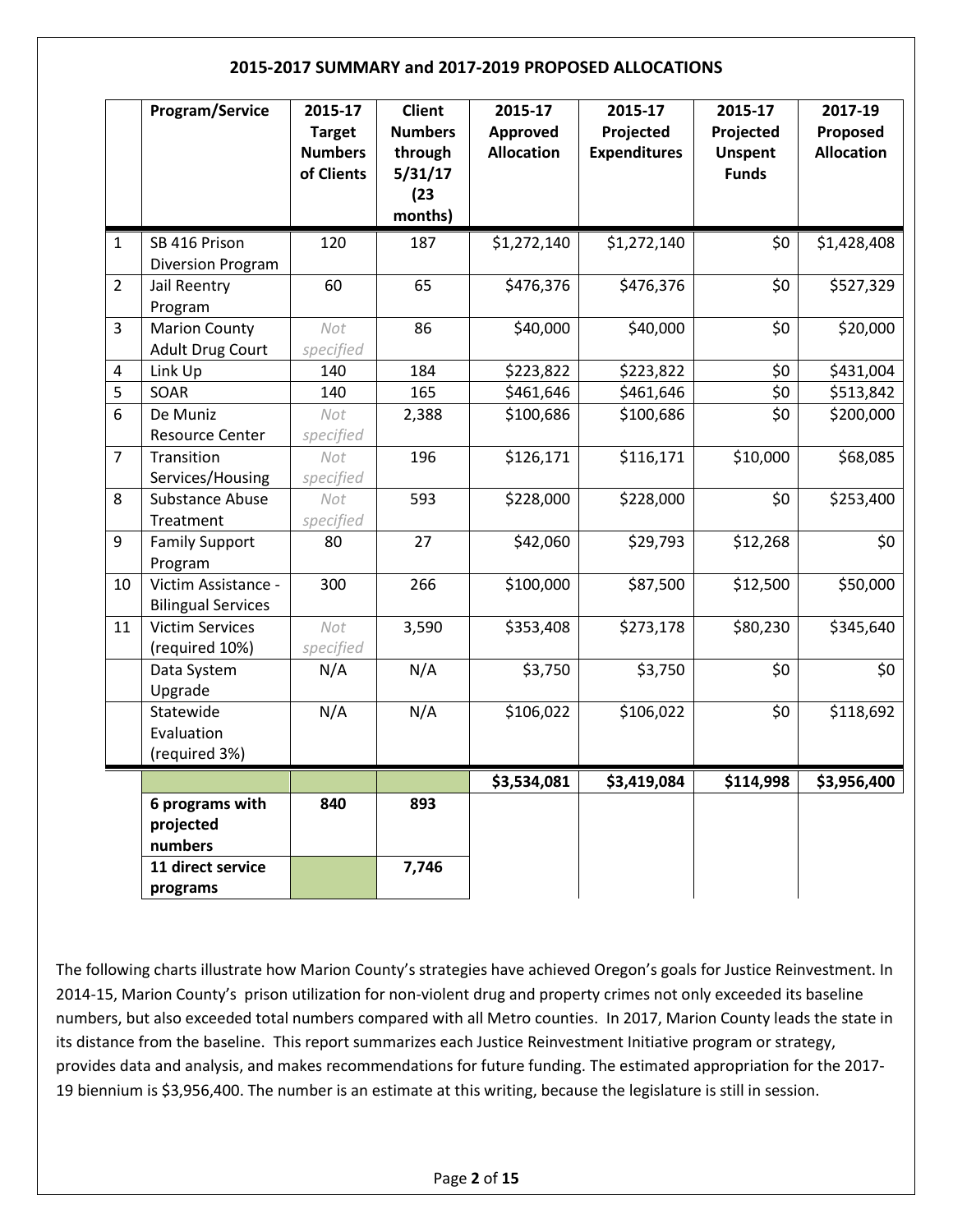

Page **3** of **15**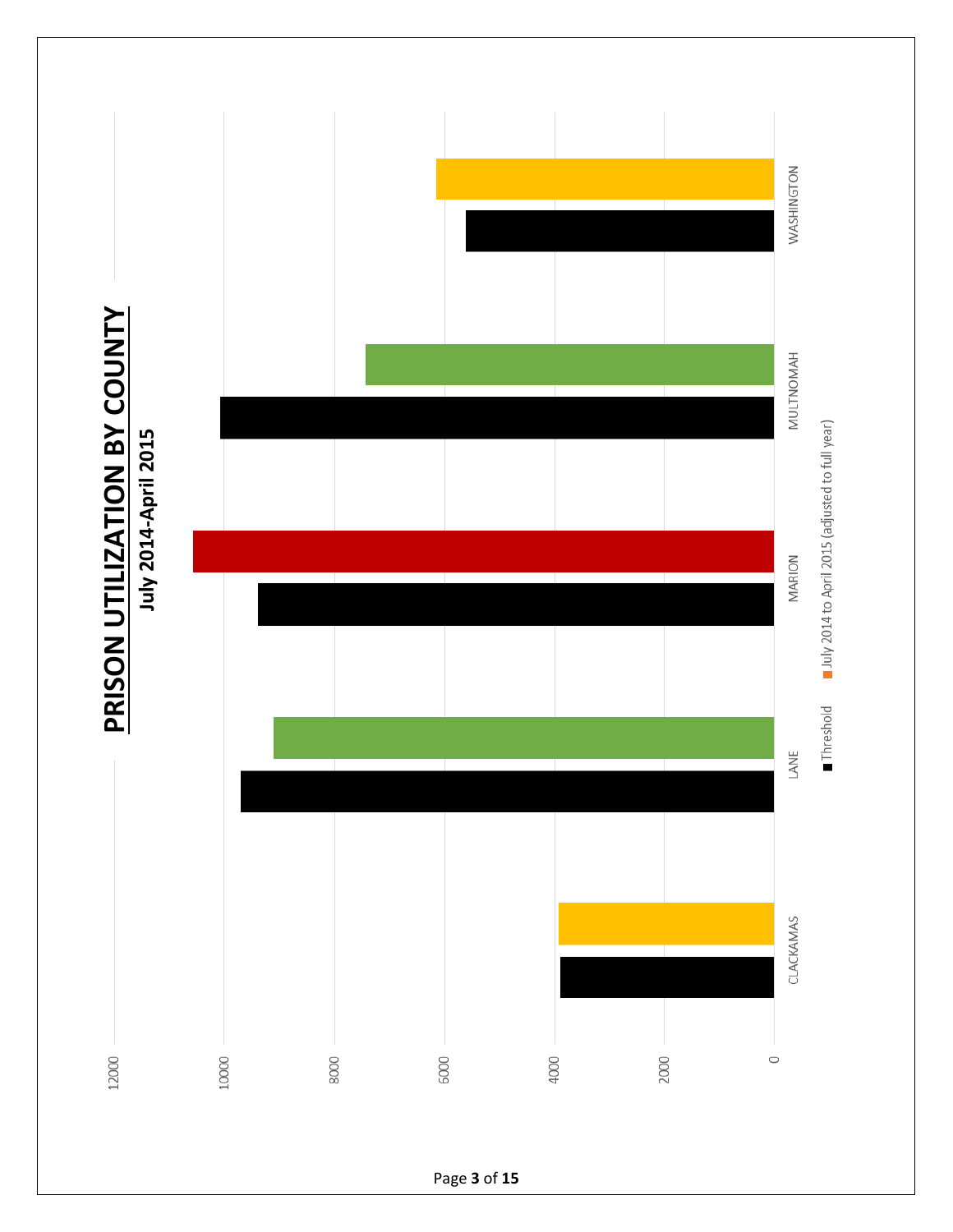

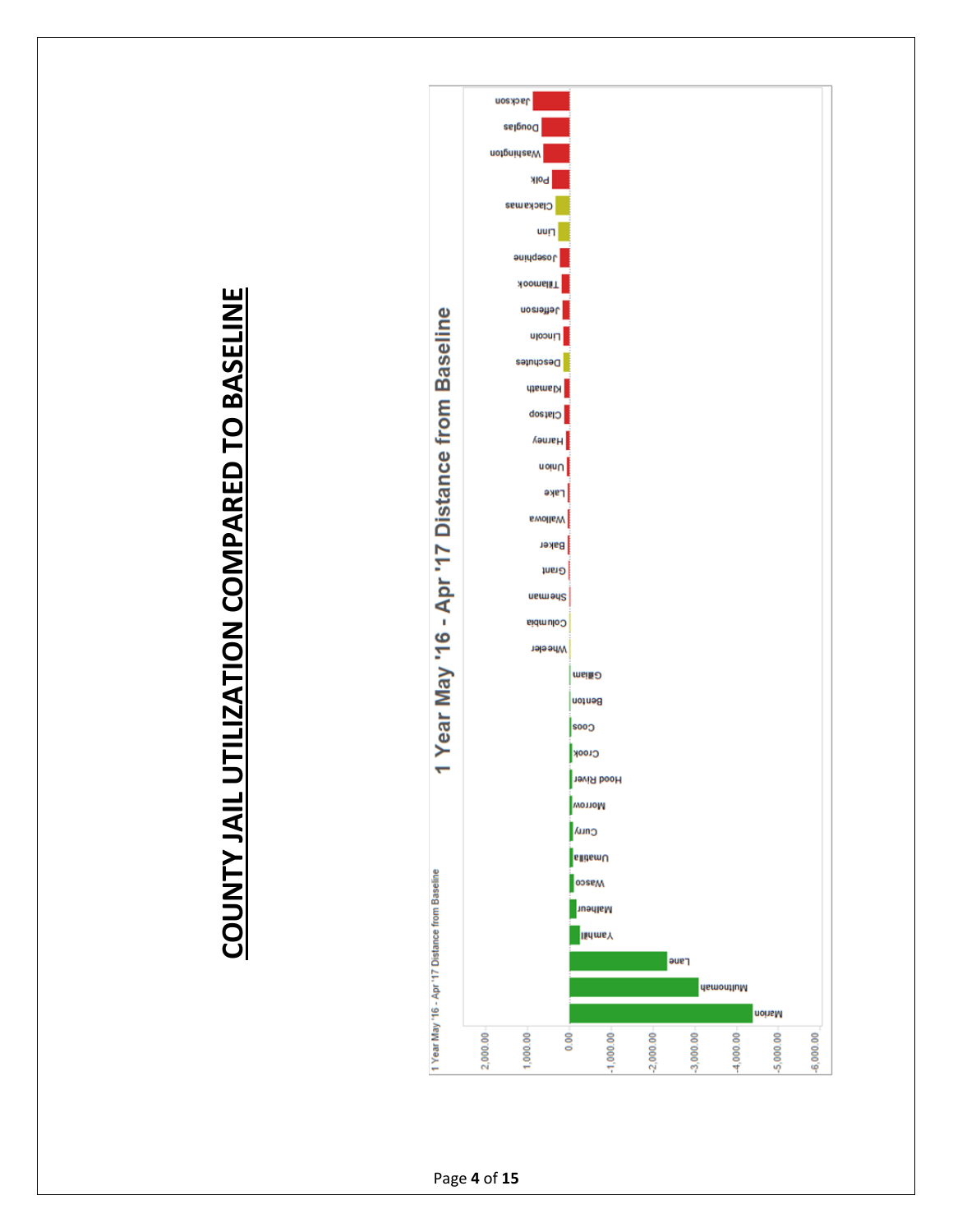#### **SB 416 PRISON DIVERSION**

**Target Population:** Non-violent property and drug offenders with medium to high criminogenic risks factors, who have historically been sentenced to state prison.

| <b>Annual Target Number</b><br>to Serve | Number Served in 2015-16 | Number Served in 2016-17<br>through 5/31/17 |
|-----------------------------------------|--------------------------|---------------------------------------------|
| 60                                      | 154                      | 151                                         |

**Program Description:** The Senate Bill 416 Prison Diversion Program develops and implements evidence-based strategies to improve probationer supervision and reduce recidivism. An evidence-based sentencing program employing risk/needs assessment, the program works in partnership with the District Attorney's Office and the courts; provides evidencebased cognitive, motivation, substance abuse treatment and mentoring services; and ensures coordinated delivery of client services through the appropriate level of case management.

**Grant Funds:** Justice Reinvestment funds support a 1.0 FTE treatment counselor and professional mentor at Bridgeway Recovery Services, 2.0 FTE Parole and Probation Deputies, a Deputy District Attorney, supplies, transportation, and funding for five jail beds. Total 2015-17 allocation is \$1,272,140. Proposed 2017-19 allocation is 1,428,408.

| Data Reported to CJC                       |       |                | 2015-16 FY     |          |                | 2016-17 FY |         |  |
|--------------------------------------------|-------|----------------|----------------|----------|----------------|------------|---------|--|
|                                            | $Q1*$ | Q <sub>2</sub> | Q <sub>3</sub> | Q4       | Q <sub>5</sub> | Q6         | Q7      |  |
| Caseload Ratio                             |       | 50 to 1        | 48 to 1        | 49 to 1  | 49 to 1        | 47 to 1    | 53 to 1 |  |
| No. of individual case plans created       |       | 10             | 6              | 10       |                | 8          | 14      |  |
| No. of new assessments completed           |       | 10             | 21             | 23       | 19             | 30         | 35      |  |
| No. of low risk clients                    |       | 19             | 17             | $\Omega$ | 1              | 3          | 0       |  |
| No. of medium risk clients                 |       | 20             | 18             | 6        | 6              | 8          | 8       |  |
| No. of high risk clients                   |       | 33             | 22             | 11       | 10             | 11         | 20      |  |
| No. of very high risk clients              |       | 4              | 5              | 6        | 2              | 8          |         |  |
| No. of clients needing SUD treatment       |       | 52             | 51             | 62       | 50             | 56         | 79      |  |
| No. of clients receiving SUD treatment     |       | 38             | 33             | 41       | 34             | 31         | 34      |  |
| No. of clients successfully completing SUD |       | 2              | 2              | 3        | 2              | 2          | 2       |  |
| treatment                                  |       |                |                |          |                |            |         |  |

*\*Q1 data was not required by CJC*

**Analysis:** SB 416 services have had, perhaps, the greatest impact on Marion County's improvement in meeting prison diversion targets. Of 60 clients supervised through this program, only two returned to prison and 58 remained safely in the community. The program is the subject of a Randomized Controlled Trial or RCT study, along with Lane and Klamath counties. However, it is too early in that study to provide preliminary data. The small numbers of clients completing SUD treatment is explained by that fact that these clients are supervised a minimum of three years. Most clients are not yet at the end of their supervision period and treatment continues throughout supervision. The program has been evaluated using the Corrections Program Checklist and was rated "very high" in adherence to evidence-based practices.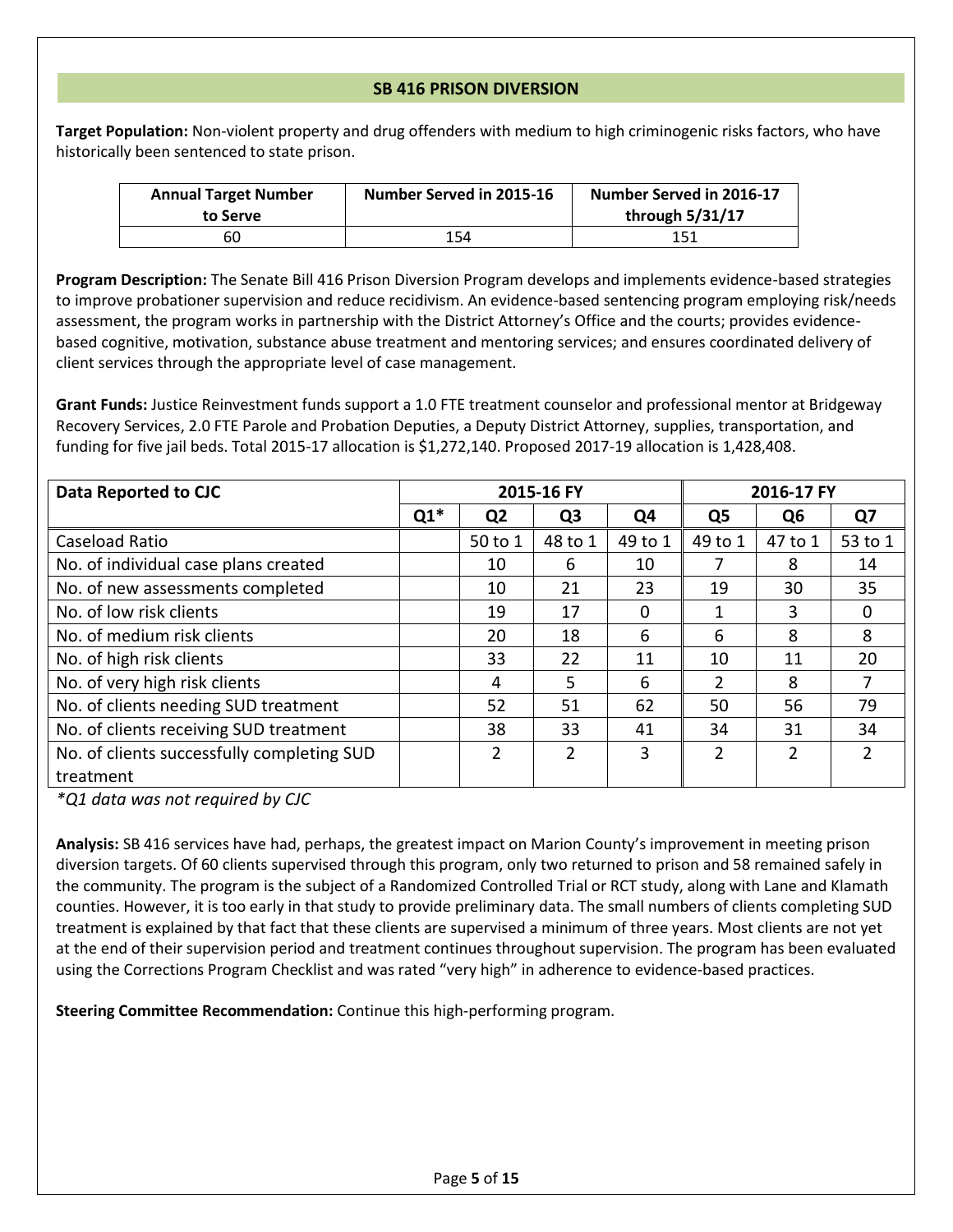#### **JAIL REENTRY**

**Target Population:** High and very high-risk drug-dependent men who are housed at the Marion County Transition Center, serving a Marion County supervisory authority felony prison sentence of one year or less.

| <b>Annual Target Number</b><br>to Serve | Number Served in 2015-16 | Number Served in 2016-17<br>through 5/31/17 |
|-----------------------------------------|--------------------------|---------------------------------------------|
| 30                                      | າດ                       | 35                                          |

**Program Description:** Officially launched in July 2014, the Jail Reentry Program is similar in design to Marion County's Student Opportunity for Achieving Results (SOAR) program. Jail Reentry is a 90-day treatment program delivered by multiple agencies to successfully prepare inmates at the Marion County Transition Center as they transition from incarceration to the community. Approximately half of the program is delivered in-custody at the Transition Center, with the remainder delivered in alternative custody, such as electronic monitoring or day reporting. As a partner program to the Marion County Reentry Initiative, each Jail Reentry Program cohort receives an array of services to address specific criminogenic risk factors. The Jail Reentry Program employs evidence-based risk and needs assessments, such as the Public Safety Checklist and the Level of Service/Case Management Inventory (LS/CMI). The program is delivered in collaboration with the Bridgeway Recovery Services and the De Muniz Resource Center.

**Grant Funds:** Justice Reinvestment funds support two deputy positions at the Transition Center, including one Transition Center Counselor. Total 2015-17 allocation is \$476,376. Proposed 2017-19 allocation is \$527,329.

| Data Reported to CJC                  |       |    | 2015-16 FY | 2016-17 FY |    |    |    |
|---------------------------------------|-------|----|------------|------------|----|----|----|
|                                       | $Q1*$ | Q2 | Q3         | Ο4         | Q5 | Ο6 |    |
| No. of offenders reentering from jail |       |    |            | 10         |    |    |    |
| No. of reach-in contacts              |       | 20 | 15         | 15         |    |    | 13 |
| No. needs assessments completed       |       | 10 |            | 10         |    |    |    |
| No. reentry plans created             |       | 10 |            | 10         |    |    |    |

*\*Q1 data was not required by CJC*

| <b>Jail Reentry Program</b> | Class 4 | Class 5 | Class <sub>6</sub> | Class <sub>7</sub> | Class 8 | Class <sub>9</sub> | <b>Total</b> |
|-----------------------------|---------|---------|--------------------|--------------------|---------|--------------------|--------------|
| <b>Enrollment</b>           |         |         |                    |                    |         |                    |              |
| Number of clients enrolled  |         | 10      |                    | 10                 |         |                    |              |
| Number of clients graduated |         |         |                    |                    |         |                    | 32           |
| % graduated                 | 45%     | 80%     | 44%                | 60%                | 50%     | 71%                | 58%          |

**Analysis:** The cohort-based Jail Reentry Program targets a population that has historically experienced high recidivism rates. Clients tend to be younger, earlier in their criminal history, with higher numbers of risk factors than the general reentry population. Graduation rates have varied by cohort. However, in those cohorts where there is a lower graduation rate, program practice is to reengage a client into the next class. This means, for example, that the six clients who did not graduate in Class 4 may very well be part of the success story of 80% graduation rate in Class 5. JRP participants (both graduates and non-graduates) recidivate at a lower rate than other high risk clients on supervision in Marion County during the same time period. Jail Reentry graduates were 35.5% less likely to be arrested for a new offense, 36.3% less likely to be convicted of any new crimes (misdemeanor or felony), 47.9% less likely to be convicted of a new felony, and 26.5% less likely to have a new incarceration compared to the general high-risk population on postprison supervision in Marion County. The program has been evaluated using the Corrections Program Checklist and was rated "very high" in adherence to evidence-based practices.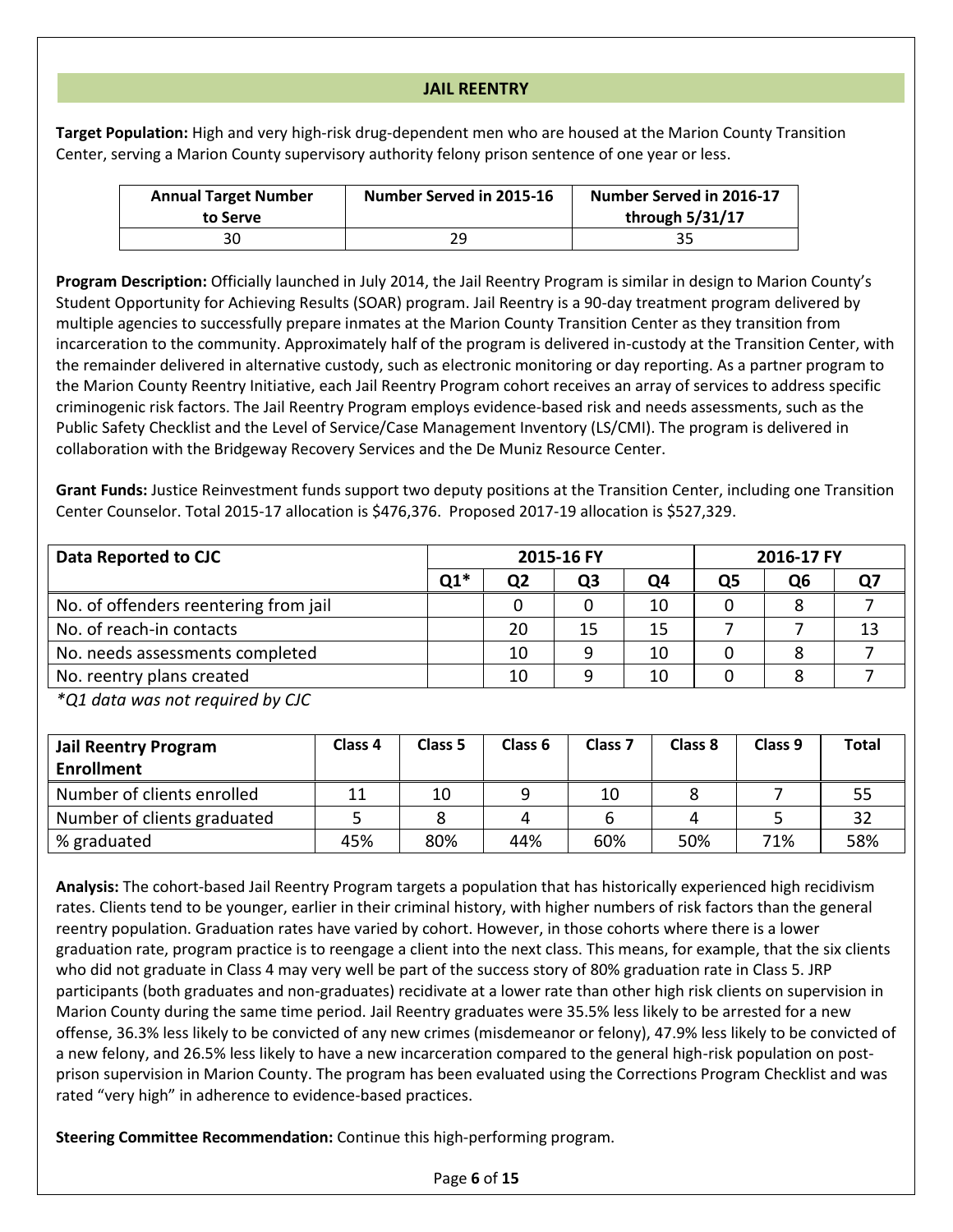#### **MARION COUNTY ADULT DRUG COURT**

**Target Population:** Non-violent misdemeanor and felony drug offenders who possess medium and high criminogenic risk factors.

| <b>Annual Target Number</b><br>to Serve | Number Served in 2015-16 | Number Served in 2016-17<br>through 5/31/17 |
|-----------------------------------------|--------------------------|---------------------------------------------|
| Not Specified                           | 50                       | 66                                          |

**Program Description:** Marion County's Adult Drug Court is designed to facilitate treatment and rehabilitation. The program combines drug court concepts with integrated human services to provide meaningful interventions to these individuals and their families. Participation lasts for a minimum of twelve months, with average participation being fifteen months.

**Grant Funds:** Justice Reinvestment funds support urinalysis testing consistent with the National Association of Drug Court Professionals ten key components for drug testing. Total 2015-17 allocation is \$40,000. Proposed 2017-19 allocation is \$20,000.

**Analysis:** Program participants undergo an intense regimen of substance abuse and mental health treatment, case management, drug testing, and probation supervision while reporting to regularly scheduled status hearings before a judge. Drug Court graduation requirements include:

- 180 clean and sober days
- Successful completion of substance abuse treatment
- Completion of GED (if applicable)
- Completion of parenting class (if applicable)
- All court fines and fees paid
- Full-time employment or involvement in an educational or vocational training program.

The National Institute of Justice examined the effects of adult treatment drug court programs in its Multisite Adult Drug Court Evaluation (MADCE). Previously, most drug court evaluations relied on recidivism as the sole measure of impact. MADCE, however, measured both short- and long-term outcomes — for example, crime, drug use, education, employment, family functioning and mental health — and captured the role of court policies and practices, offender perceptions, and interim compliance with program requirements. The impact evaluation found that adult drug courts significantly reduce participants' drug use and criminal offending during and after program participation. One of the MADCE implications for practice and policy specifically states, "Continuous monitoring of alcohol and other drug abstinence is critical to the success of Drug Courts. Drug tests should be performed frequently, certainly more than once per week during the initial phase of the program. Drug tests not only assist program staff to monitor program compliance, but also communicate to participants that they are being closely watched, perhaps increasing perceptions of court leverage."

Adult Drug Court is making strides in aligning with evidence-based practices and national standards. However, there are still areas where improvements can be made and efficiencies gained. Drug court clientele also tend to include fewer medium and high-risk clients than other funded Justice Reinvestment Initiative programs.

**Steering Committee Recommendation:** Continue funding for UA's for Marion County specialty courts at current levels in 2017-18. Support the specialty courts in implementing evidence-based practices and improving efficiencies.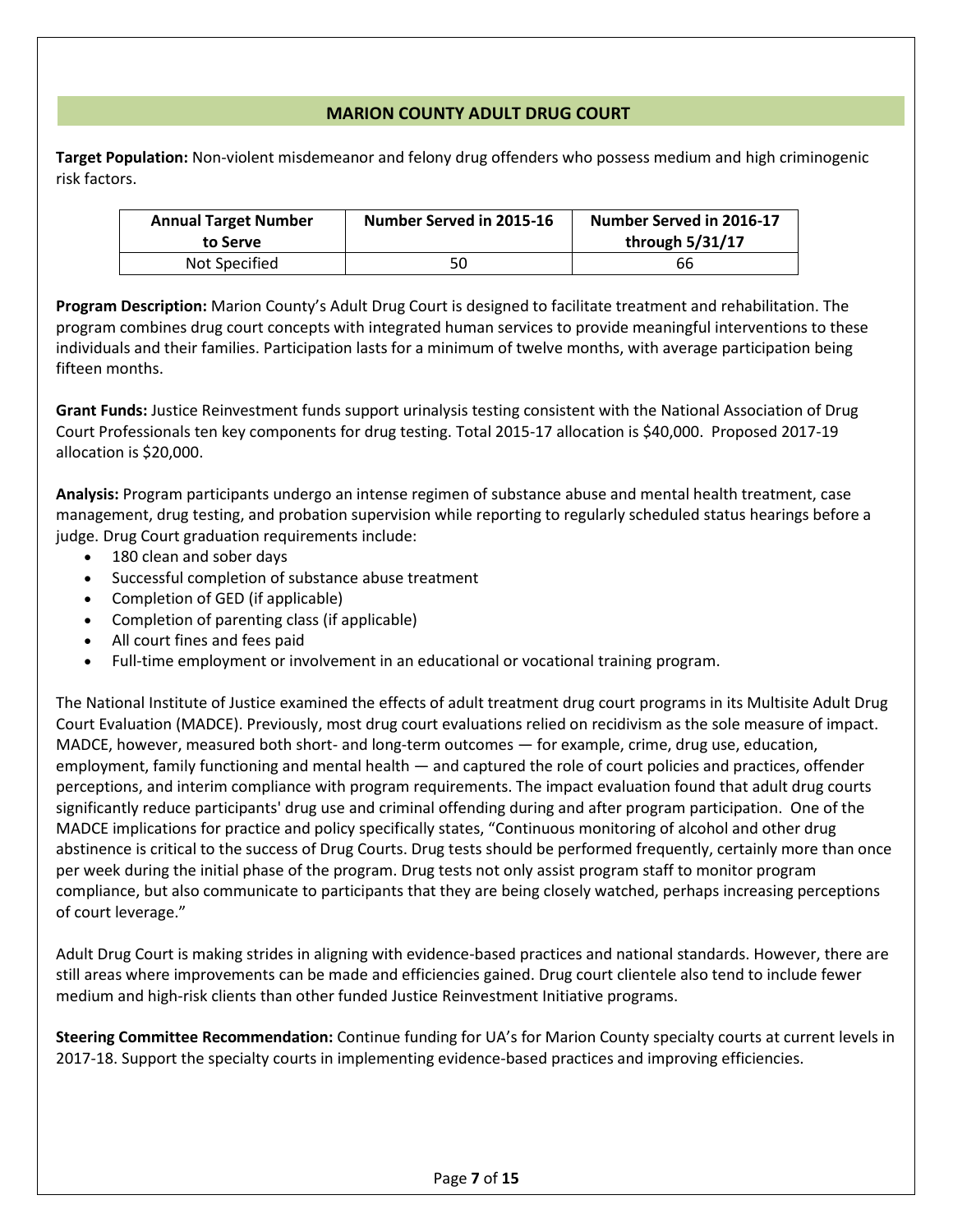#### **LINK UP**

**Target Population:** High and medium-risk males with co-occurring substance abuse and mental health disorders who are releasing from prison to Marion County.

| <b>Annual Target Number</b><br>to Serve | Number Served in 2015-16 | Number Served in 2016-17<br>through 5/31/17 |
|-----------------------------------------|--------------------------|---------------------------------------------|
|                                         | 125                      | 104                                         |

**Program Description:** Link Up provides mentoring and treatment services that support successful reentry for clients with co-occurring disorders. Professional mentors contact individuals four months prior to prison release and continue to support them for nine months post release, including the duration in which clients receive substance abuse and mental health treatment. Clients identified as medium risk for recidivism receive 200 hours of cognitive-based interventions, designed to enhance intrinsic motivation. Clients identified as high risk receive an additional 100 hours, with additional evidence-based practices addressing addiction and criminal thinking and behaviors.

**Grant Funds:** Justice Reinvestment funds support the following costs at Bridgeway Recovery Services: a full time Certified Alcohol and Drug Counselor, full time Professional Mentor, a percentage of clinical supervision time, support staff time, and other associated costs including cognitive materials, urinalysis testing, transportation, and psychotropic prescriber time. Total 2015-17 allocation is \$223,822. Proposed 2017-19 allocation is \$431,004.

| Data Reported to CJC                      |                | 2015-16 FY |                | 2016-17 FY |    |    |    |
|-------------------------------------------|----------------|------------|----------------|------------|----|----|----|
|                                           | Q <sub>1</sub> | Q2         | Q <sub>3</sub> | Q4         | Q5 | Q6 | Q7 |
| No. of offenders assigned a mentor        | 50             | 55         | 53             | 52         | 53 | 55 | 57 |
| No. of offenders needing co-ocurring      | 42             | 44         | 48             | 41         | 38 | 40 | 42 |
| substance use and mental health treatment |                |            |                |            |    |    |    |
| No. of offenders receiving co-ocurring    | 42             | 44         | 48             | 41         | 38 | 40 | 42 |
| substance use and mental health treatment |                |            |                |            |    |    |    |
| No. of offenders completing co-ocurring   | 0              | 0          |                | 3          | 4  | 5  | 3  |
| substance use and mental health treatment |                |            |                |            |    |    |    |
| successfully during the reporting period  |                |            |                |            |    |    |    |

**Analysis:** Link Up is the county's only treatment program that addresses substance use disorders and co-occurring mental health issues. The program is doing an excellent job of engaging these treatment-resistant clients in treatment, beginning with connections and engagement pre-release. For a client experiencing co-occurring disorders, even when the risk is reduced through treatment services, the client maintains high needs in the community. Link Up participants are maintaining their medications and achieving stability in the community. The program has been evaluated using the Corrections Program Checklist and was rated "very high" in adherence to evidence-based practices.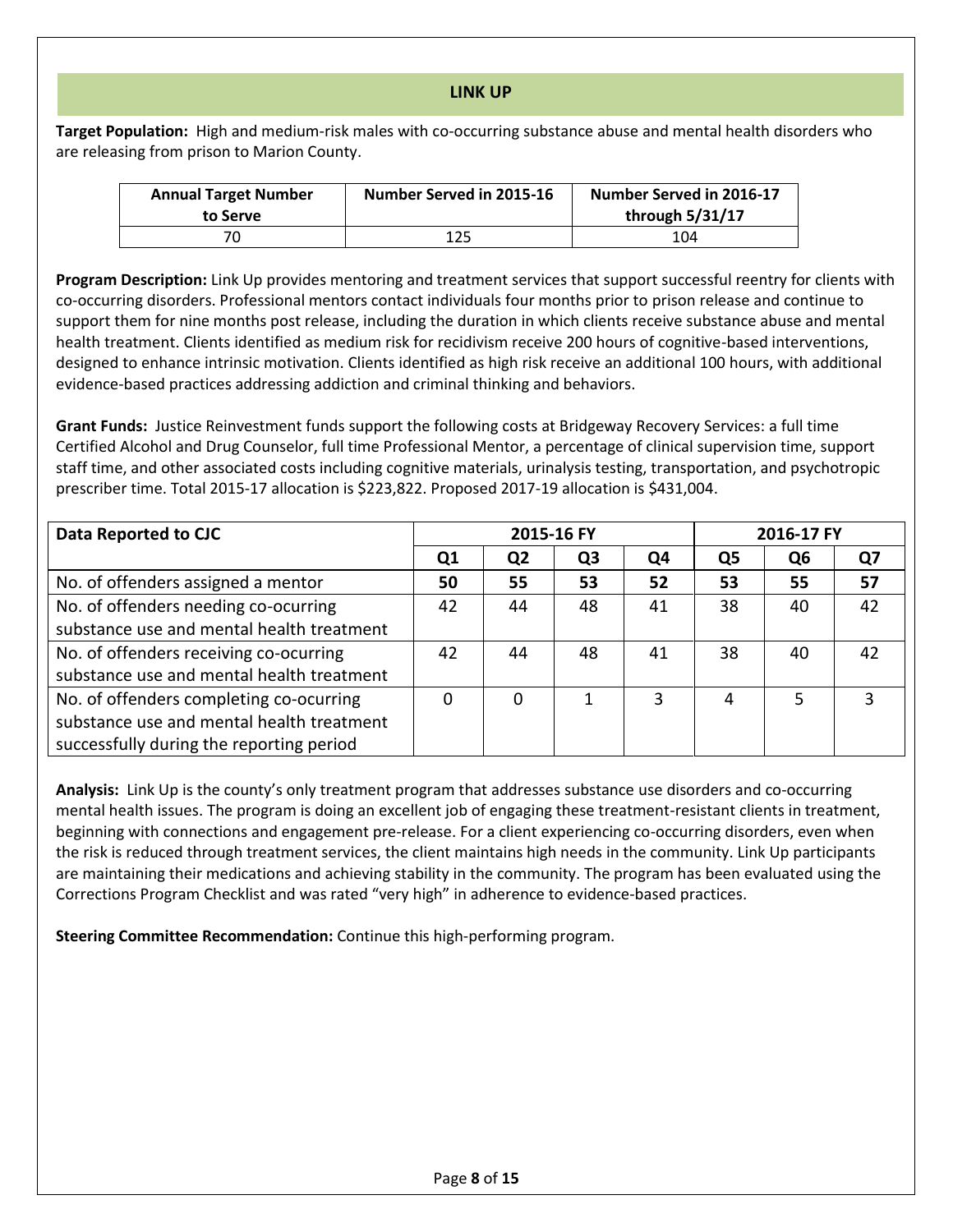#### **STUDENT OPPORTUNITY FOR ACHIEVING RESULTS (SOAR)**

**Target Population:** High-risk male clients are served within six months of release from Oregon Department of Corrections facilities. Because of local funding parameters, SOAR participants must have a history of or current property crime charge.

| <b>Annual Target Number</b><br>to Serve | Number Served in 2015-16 | Number Served in 2016-17<br>through 5/31/17 |
|-----------------------------------------|--------------------------|---------------------------------------------|
| 70                                      | 80                       | 85                                          |

**Program Description:** Launched in January 2010, Student Opportunity for Achieving Results (SOAR) is an intensive and collaborative twelve-week treatment and employment program designed for drug-addicted persons with high criminogenic needs returning to Marion County communities from incarceration. SOAR is delivered on the Chemeketa Community College campus and serves up to thirty participants per cohort. Through SOAR, newly-released clients lose the label of "offender" and become "students," participating in evidence-based cognitive and motivational programs, parenting classes, mentoring, and addictions treatment. Interventions are delivered in a group setting.

**Grant Funds:** Justice Reinvestment funds support a Bridgeway facilitator, 2.0 FTE Chemeketa Community College employment staff that serves within the SOAR program team, along with program facility costs for SOAR classes. Total 2015-17 allocation is \$461,646. Proposed 2017-19 allocation is \$513,842.

| Data Reported to CJC                              | 2015-16 FY<br>2016-17 FY |                |                |    |                |    |    |
|---------------------------------------------------|--------------------------|----------------|----------------|----|----------------|----|----|
|                                                   | $Q1*$                    | Q <sub>2</sub> | Q <sub>3</sub> | Q4 | Q <sub>5</sub> | Q6 | Q7 |
| No. of offenders with identified need for program |                          | 54             | 39             | 41 | 26             | 23 | 40 |
| No. of offenders enrolled in program              |                          | 35             | 34             | 39 | 20             | 16 | 26 |
| No. of offenders successfully completing program  |                          | 14             |                | 11 | 9              | 9  | 15 |
| No. of offenders with identified need for         |                          | 35             | 39             | 41 | 26             | 23 | 26 |
| employment services                               |                          |                |                |    |                |    |    |
| No. of offenders utilizing job search services    |                          | 35             | 34             | 39 | 20             | 16 | 15 |
| No. of offenders who obtained at least part-time  |                          | 6              | 0              | 5  | 6              | 2  | 5  |
| employment during the reporting period            |                          |                |                |    |                |    |    |

*\*Q1 data was not required by CJC*

| <b>SOAR Program Enrollment</b> | <b>SOAR 20</b> | <b>SOAR 21</b> |     | <b>SOAR 22   SOAR 23  </b> | <b>SOAR 24</b> | SOAR 25 | <b>Total</b> |
|--------------------------------|----------------|----------------|-----|----------------------------|----------------|---------|--------------|
| Number of clients enrolled     | 20             | 18             |     | 19                         | 16             | 26      | 122          |
| Number of clients graduated    | 14             |                |     |                            |                | 15      | 65           |
| % graduated                    | 70%            | 39%            | 48% | 47%                        | 56%            | 58%     | 53%          |

**Analysis:** Recidivism data for the first 13 cohorts of the SOAR program indicates that the overall program is effective at reducing future criminal behavior. Overall, SOAR participants (both graduates and non-graduates) recidivate at a lower rate than other high risk clients on supervision in Marion County. SOAR graduates were 25.8% less likely to be arrested for a new offense, 12.1% less likely to be convicted of any new crimes (misdemeanor or felony), and 21.8% less likely to be convicted of a new felony. Like the jail reentry program, variations in cohort graduation rates reflect the practice of reengaging clients subsequent classes. The program has been evaluated using the Corrections Program Checklist and was rated "very high" in adherence to evidence-based practices.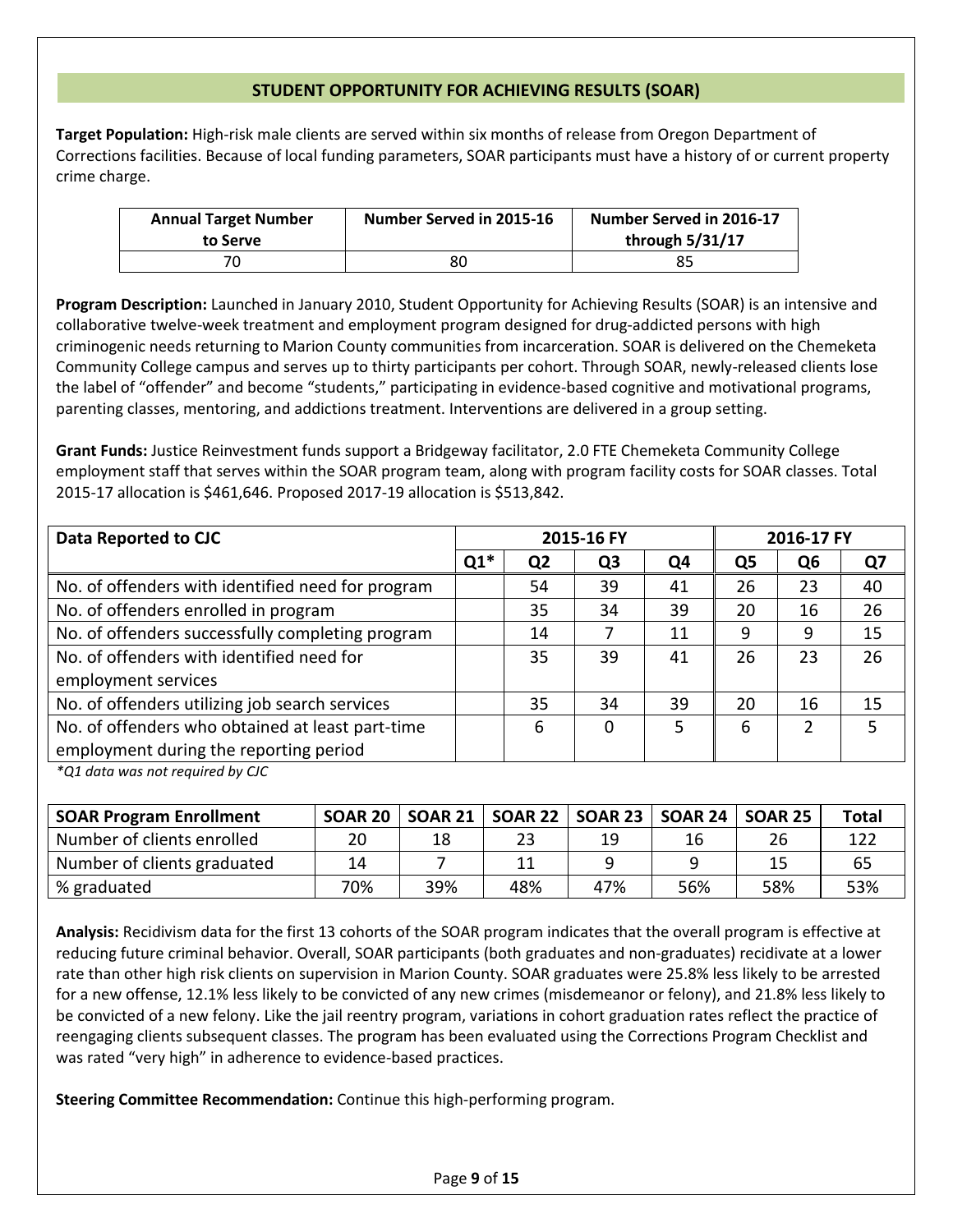#### **DE MUNIZ RESOURCE CENTER**

**Target Population:** Post-prison supervision and probation clients.

| <b>Annual Target Number</b><br>to Serve | Number Served in 2015-16 | Number Served in 2016-17<br>through 5/31/17 |
|-----------------------------------------|--------------------------|---------------------------------------------|
| Not Specified                           | 1.070                    | 1.342                                       |

**Program Description:** The De Muniz Resource Center is a one-stop center designed to improve access to resources and provide direct services to individuals supervised by Marion County Parole and Probation Division. The Center is operated by Mid-Willamette Valley Community Action Agency.

**Grant Funds:** Justice Reinvestment funds support a portion of personnel costs needed to adequately operate the center, as well as operating costs and a portion of administrative costs. Total biennial allocation is \$100,686. Proposed 2017-19 allocation is \$200,000.

| Data Reported to CJC <sup>1</sup>                    | 2015-16 FY     |           |     | 2016-17 FY |       |        |        |
|------------------------------------------------------|----------------|-----------|-----|------------|-------|--------|--------|
|                                                      | Q <sub>1</sub> | Q2        | Q3  | Q4         | Q5    | Q6     | Ο7     |
| No. receiving services to address specific risk/need | 280            | 363       | 400 | 366        | 491   | 436    | 522    |
| No. accessing cognitive and motivation courses       | 22             | 19        | 9   | 13         | 10    | 8      | 15     |
| No. accessing parenting courses                      | 0              | 0         |     | 14         | 16    | 6      | 15     |
| No. accessing job readiness programming              | 26             | 54        | 131 | 126        | 150   | 162    | 158    |
| No. securing stable and supportive housing           | NА             | <b>NA</b> | 0/9 | 3/12       | 17/39 | Tbd/40 | Tbd/37 |

**Analysis:** The De Muniz Resource Center has become critical infrastructure for the Jail Reentry Program, Transition Center, and the Women's Accelerated Reentry Program (WARP), which has generated significant increased workload for the center. Center navigators assure each client has a viable release plan. On average, clients received more than 4,000 hours of service annually. Because of growing caseloads, the center added a second navigator in April 2017 through a grant from the Oregon Department of Public Safety Standards and Training. As shown in increased numbers served, in 2015-16 the center worked with 1,070 individuals. Yet in the 11 months of 2016-17 to-date, the center has seen 1,342 individuals, a 25% increase in less than a year.

**Steering Committee Recommendation:** Continue this program with a second navigator.

 $\overline{\phantom{a}}$ 

 $^{1}$  Data reflects unduplicated clients within a quarter, but may be duplicated across quarters.

Page **10** of **15**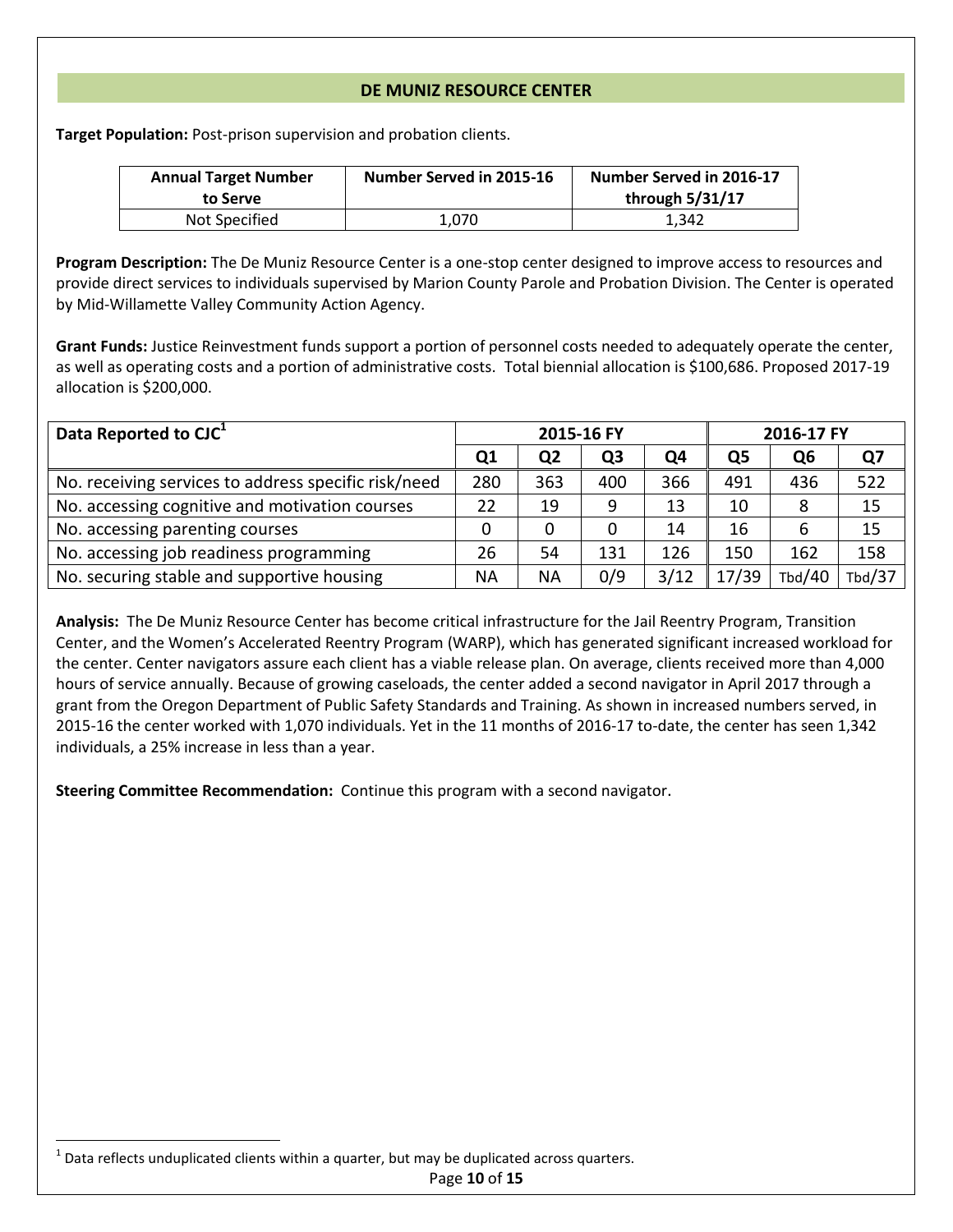#### **TRANSITION SERVICES/HOUSING**

**Target Population:** High and medium-risk clients who are in need of pro-social and stable housing upon releasing from prison to Marion County.

| <b>Annual Target Number</b><br>to Serve | Number Served in 2015-16 | Number Served in 2016-17<br>through 5/31/17 |
|-----------------------------------------|--------------------------|---------------------------------------------|
| 180 stipends                            | 178 stipends             | 163 stipends                                |
| 60 people                               | 103 people               | 99 people                                   |

**Program Description:** Marion County Sheriff's Office Parole and Probation Division provides transitional housing stipends for up to 90 days after a client is released from prison. Each one-month stipend is estimated at \$350.

**Grant Funds:** Justice Reinvestment funds support up to three months of housing assistance for 60 new clients per year. Total 2015-17 allocation is \$126,171, funding approximately 360 one-month stipends. Proposed 2017-19 allocation is \$68,085.

| Data Reported to CJC                                    | 2015-16 FY |  |  | 2016-17 FY |  |     |    |
|---------------------------------------------------------|------------|--|--|------------|--|-----|----|
|                                                         |            |  |  |            |  | Q6  |    |
| No. of clients provided housing assistance <sup>2</sup> |            |  |  |            |  | ر ے | 64 |

**Analysis:** Housing is essential for community stability. Without housing, clients cannot focus on treatment and other remediation services. Stipends address short-term, critical housing needs. Other revenue sources for housing stipends are proposed for reduction by the Oregon legislature.

**Steering Committee Recommendation:** Continue this program. Seek additional funding to fill the gap.

 $\overline{\phantom{a}}$ 

 $^{2}$  Data is unduplicated within a quarter, but may be duplicated across quarters.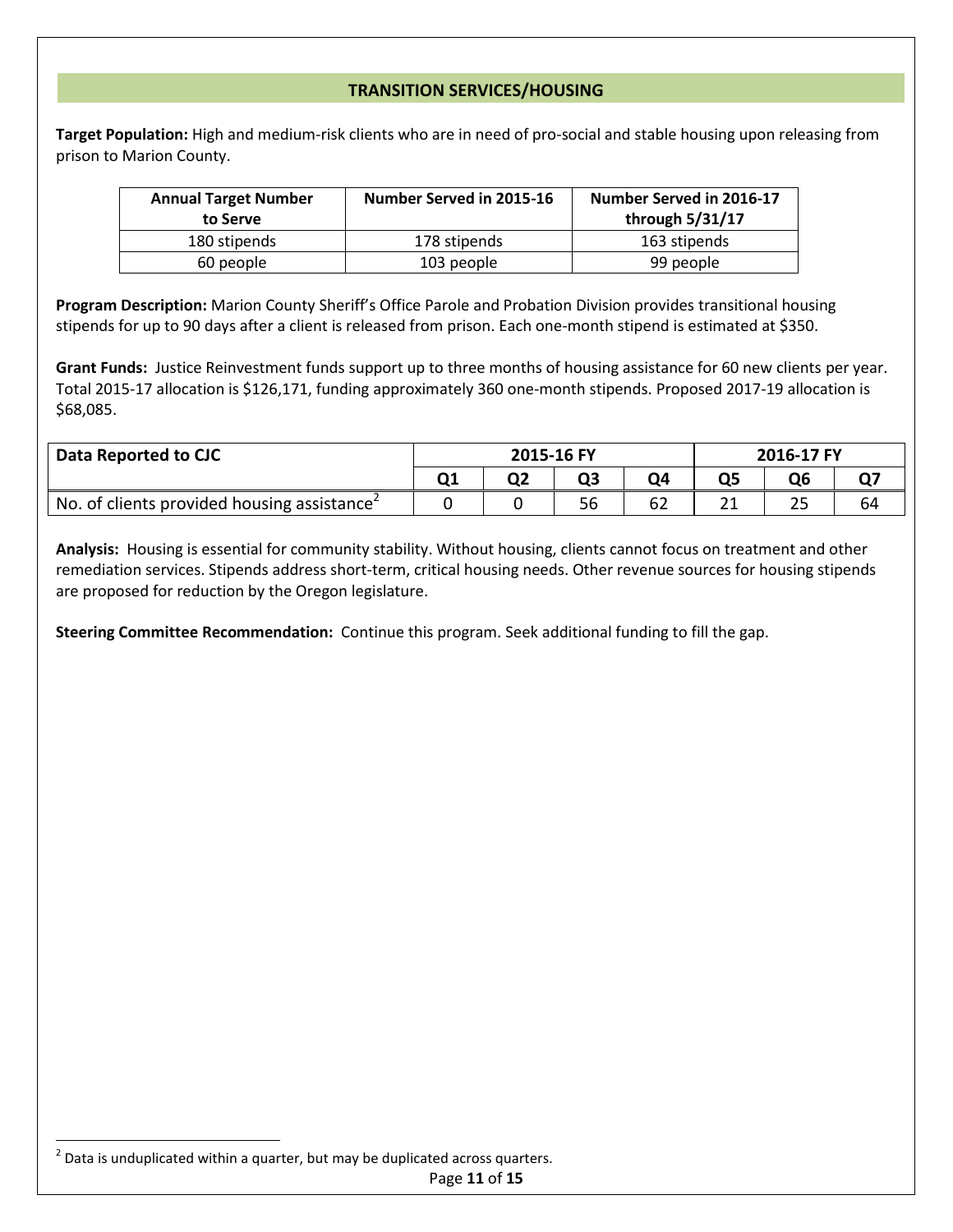#### **SUBSTANCE ABUSE TREATMENT**

**Target Population:** Clients supervised by the Marion County Sheriff's Office who possess medium to high criminogenic risk factors, are in need of substance abuse treatment, and do not qualify for other Marion County Reentry Initiative treatment programs.

| <b>Annual Target Number</b><br>to Serve | Number Served in 2015-16 | Number Served in 2016-17<br>through 5/31/17 |
|-----------------------------------------|--------------------------|---------------------------------------------|
| Not Specified                           | 388                      | 215                                         |

**Program Description:** A minimum of 200-260 hours of cognitive-based services are provided to the target population. All services are directed at enhancing offender motivation, addressing addiction and criminogenic risk factors, and providing the behavioral skills to lead a clean and sober lifestyle.

**Grant Funds**: Justice Reinvestment funds support the following positions at Bridgeway Recovery Services: 1.0 FTE Certified Drug and Alcohol Counselor; 1.0 FTE Professional Mentor; and .20 FTE of a Supervisor. Total 2015-17 allocation is \$228,000. Proposed 2017-19 allocation is \$253,400.

| Data Reported to CJC                      | 2015-16 FY |     |     |    | 2016-17 FY |    |    |
|-------------------------------------------|------------|-----|-----|----|------------|----|----|
|                                           | Q1         | Q2  | Q3  | Ο4 | Ο5         | Q6 |    |
| No. of offenders needing SUD treatment    | 53         | 46  |     | 50 | 65         | 64 | 64 |
| No. of offenders receiving SUD treatment  | 128        | 130 | 112 | 42 | 52         | 59 | 58 |
| No. of offenders completing SUD treatment | 18         | 15  | 18  | 18 | 15         | 16 | 18 |
| successfully during the reporting period  |            |     |     |    |            |    |    |

**Analysis:** Substance abuse treatment through a contract with Bridgeway Recovery Services allows clients who are not eligible for more intensive wraparound services, or who are unable to access those programs due to limited program capacity. These services thus provide a safety net for clients needing substance abuse treatment. It is estimated that upwards of 60% of clients have experienced some type of substance use disorder. The contract also leverages funds from the Oregon Health Plan to expand client reach. The program has been evaluated using the Corrections Program Checklist and was rated "high" in adherence to evidence-based practices.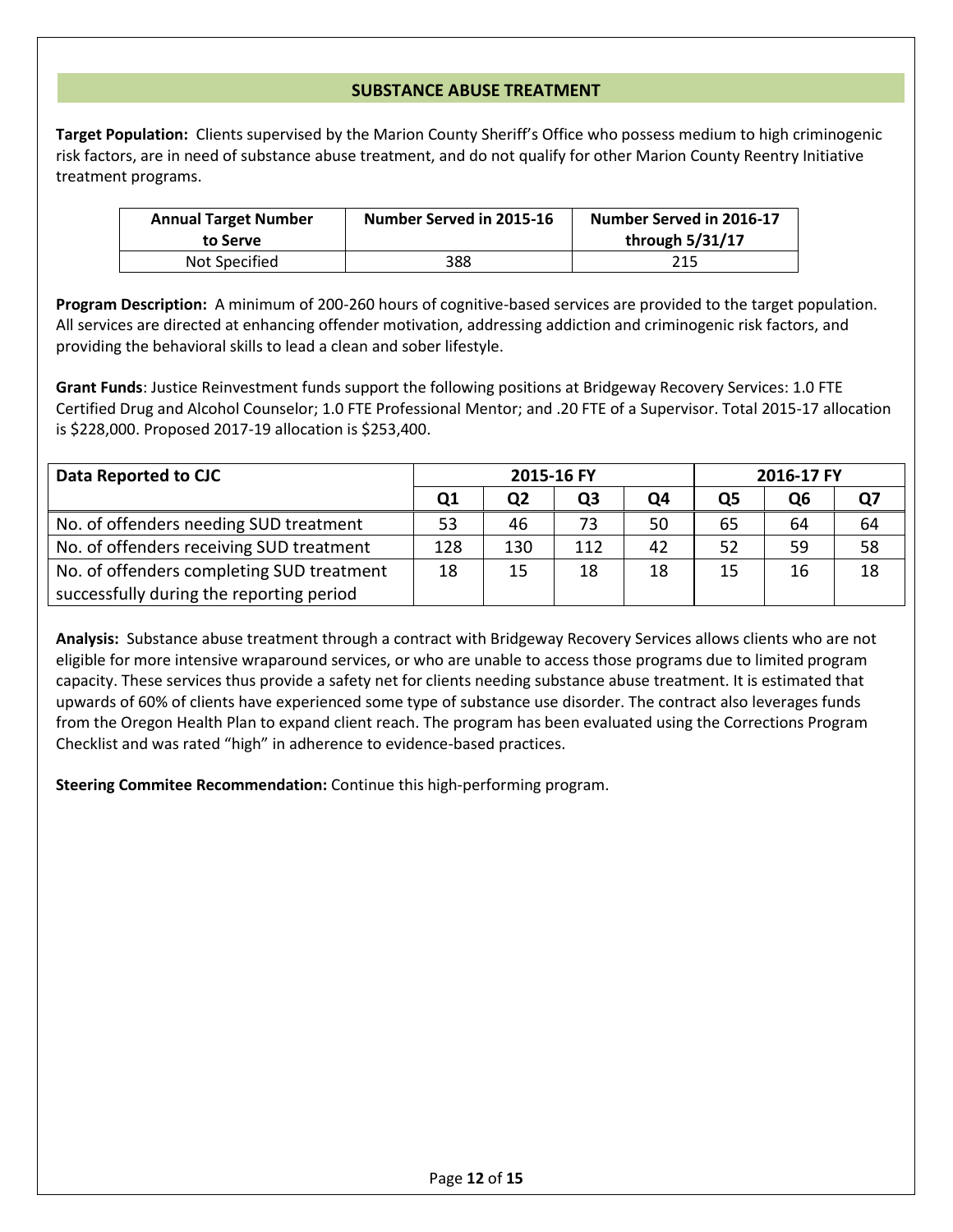#### **FAMILY SUPPORT PROGRAM**

**Target Population:** Families with young children each year where the parent(s) are supervised by Marion County Parole and Probation Division. Clients in the program have generally been lower risk.

| <b>Annual Target Number</b><br>to Serve | Number Served in 2015-16 | Number Served in 2016-17<br>through 5/31/17 |
|-----------------------------------------|--------------------------|---------------------------------------------|
| 40                                      |                          |                                             |

**Program Description:** The Family Support Program incorporates an integrated strategy to address family issues within the reentry population, incorporating home visits, parent education, and other relief nursery interventions with evidence-based reentry practices.

**Grant Funds:** Justice Reinvestment funds support a .5 FTE Reentry Family Case Worker (\$17,680) at Family Building Blocks and to support operating costs of \$3,350, including computer/data services (\$575), program supplies (\$1,275) and mileage reimbursement (\$1,500). Total 2015-17 allocation is \$42,060. Proposed 2017-19 allocation is \$12,268 from unspent funds.

| Data Reported to CJC       | 2015-16 FY |  | 2016-17 FY |    |  |    |
|----------------------------|------------|--|------------|----|--|----|
|                            |            |  |            | Ο6 |  |    |
| Number enrolled in program |            |  |            | 10 |  | 10 |
| Number completing program  |            |  |            |    |  |    |

| Average # of mutable family risks at entry    | 12.75 |
|-----------------------------------------------|-------|
| Average # of mutable family risks at 6 months | 8.67  |
| % reduction in # of mutable family risks      | 32%   |

**Analysis:** The Family Support Program was developed in collaboration with Family Building Blocks, recognizing that a number of families involved at the relief nursery had criminal histories. The reduction in risk factors for these families has been significant. However, enrollment has not met target numbers and the risk level of participants has generally not been high or medium, which is the target of the Justice Reinvestment Initiative.

**Steering Committee Recommendation:** Provide unspent funds from 2015-17 for the first six months of 2017-18. Work with the program to find alternative sources of revenue for the balance of the biennium.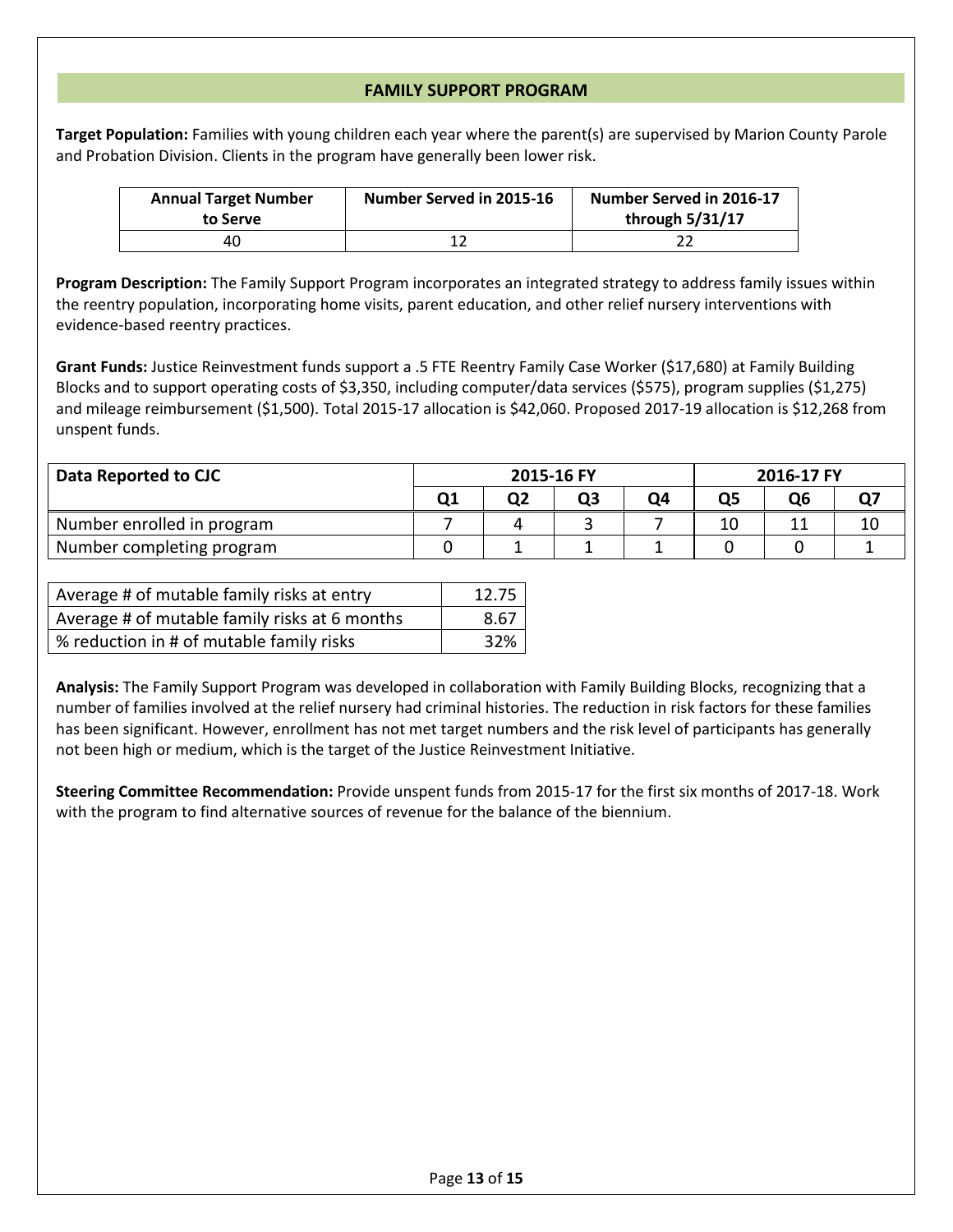#### **VICTIM ASSISTANCE - BILINGUAL SERVICES**

**Target Population:** Spanish-speaking families who have been affected by domestic violence, sexual assault, stalking, and human trafficking.

| <b>Annual Target Number</b><br>to Serve | Number Served in 2015-16 | Number Served in 2016-17<br>through 5/31/17 |
|-----------------------------------------|--------------------------|---------------------------------------------|
| 100-200                                 | 101                      | 165                                         |

**Program Description:** Victim Assistance – Bilingual Services offers advocacy and support for Spanish-speaking victims impacted by domestic and sexual violence in Marion County, with an emphasis on assisting with protective order services.

**Grant Funds:** A 1.0 FTE Bilingual Advocate is housed at the Center for Hope and Safety. Total 2015-17 allocation is \$100,000. Proposed 2017-19 allocation is \$100,000 (\$50,000 from unspent funds).

| Data Reported to CJC                                     |       |                | 2015-16 FY     |          |                | 2016-17 FY     |          |  |
|----------------------------------------------------------|-------|----------------|----------------|----------|----------------|----------------|----------|--|
|                                                          | $Q1*$ | Q <sub>2</sub> | Q <sub>3</sub> | Q4       | Q <sub>5</sub> | Q <sub>6</sub> | Q7       |  |
| No. of victims provided with services                    |       |                | 45             | 121      | 114            | 117            | 94       |  |
| No. of Protective Orders completed for English speaking  |       |                |                |          |                |                |          |  |
| victims of domestic violence                             |       |                | 12             | 94       | 81             | 88             | 9        |  |
| No. of Protective Orders completed for Spanish speaking  |       |                |                |          |                |                |          |  |
| victims of domestic violence                             |       |                | 3              | 27       | 33             | 29             |          |  |
| No. of victims provided w/ escort to trial               |       |                |                | 3        | 3              | 5.             | 3        |  |
| No. of victims provided w/ information re: rights        |       |                |                | 28       | 64             | 48             | 70       |  |
| No. of victims provided w/ information re: notifications |       |                |                | 5        | 10             | $\overline{2}$ | $\Omega$ |  |
| No. of victims provided w/ assistance re: restitution    |       |                |                | $\Omega$ | 1              | 0              | $\Omega$ |  |
| No. of English speaking victims provided with assistance |       |                |                |          |                |                |          |  |
| communicating with attorneys                             |       |                |                | 9        | 21             | 3              | 4        |  |
| No. of Spanish speaking victims provided with assistance |       |                |                |          |                |                |          |  |
| communicating with attorneys                             |       |                |                | 6        | 16             |                |          |  |
| No. of victims provided with emotional support           |       |                |                | 40       | 107            | 87             | 74       |  |

\*Q1 data was not required by CJC

**Analysis:** The Court Support Advocate has provided Marion County with its first opportunity to have an advocate in the courtroom every day to support victims of domestic violence. The advocate assists victims with protection orders and safety plans. The Court Support Advocate has been cross-trained by the Center for Hope & Safety and Marion County Victim's Assistance. The Court Support Advocate is bicultural and bilingual in Spanish and has able to assist hundreds of victims through this unique position.

**Steering Committee Recommendation:** Continue this program.